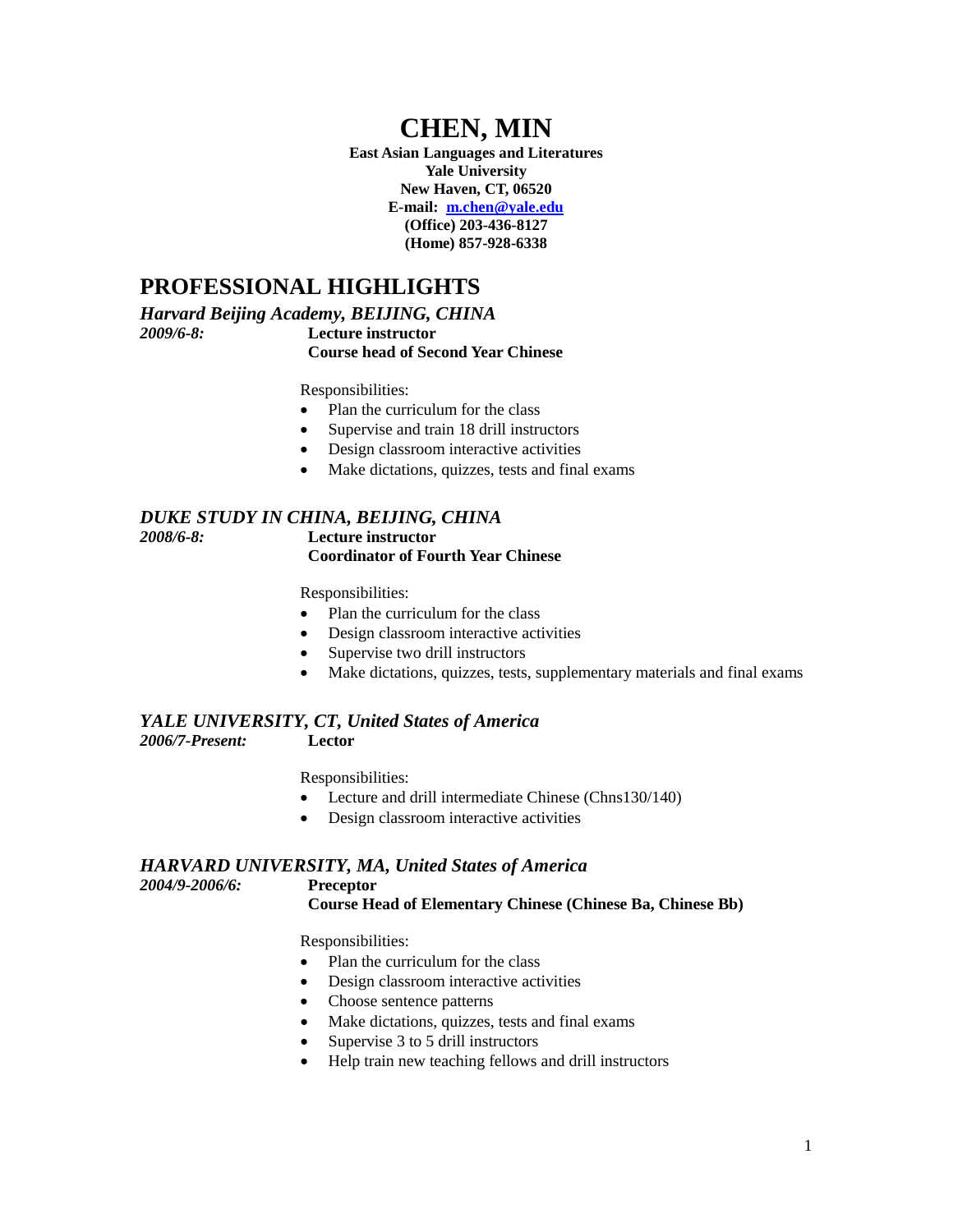#### *HAMILTON COLLEGE, NY, United States of America*

*2003/7-2004/6:* **Lecture instructor and coordinator of First Year Chinese Lecture instructor and coordinator of Second Year Chinese Lecture instructor of Fourth Year Chinese**

Responsibilities:

- Plan the curriculum for the class
- Design classroom interactive activities
- Choose sentence patterns
- Make dictations, quizzes and exams

#### *ASSOCIATED COLLEGES IN CHINA, Beijing, China 2001/5-2003/7:* **Lecture instructor of Second, Third and Fourth Year Chinese Assistant to the Field Director**

Responsibilities:

- Plan the curriculum for the class
- Prepare lecture notes for the lectures
- Assist teacher recruitment and training workshop
- Organize extracurricular activities of the entire program (cultural lecture, languages practicum, weekend excursion, China Night and field trip)
- Communicate with ACC host university (CUEB) for regular operation, such as classroom and dorm reservation, transportation support

#### *1998/6-2001/5:* **Lecture, drill, conversation and individual class instructor of Second and Third Year Chinese**

Responsibilities:

- Plan the curriculum for the class
- Prepare lecture notes for the lectures
- Design drill class and conversation class activities
- Design weekly language practicum
- Make dictations, quizzes and exams

# *PEOPLE'S COURT OF CHAOYANG DISTRICT, Beijing China*<br>1997/5 - 1997/7: Judicial Clerkship (Internship)

*1997/5 - 1997/7:* Judicial Clerkship (Internship)

### **EDUCATION**

| Summer, $2010$ – Present | Master of Teaching Chinese as a Foreign Language<br>Middlebury College, Summer School          |
|--------------------------|------------------------------------------------------------------------------------------------|
| 7-2000                   | Master of Arts, Economic Law<br>Capital University of Economic and Business, Beijing,<br>China |
| 7-1997                   | Bachelor of Arts, Economic Law. Valedictorian                                                  |